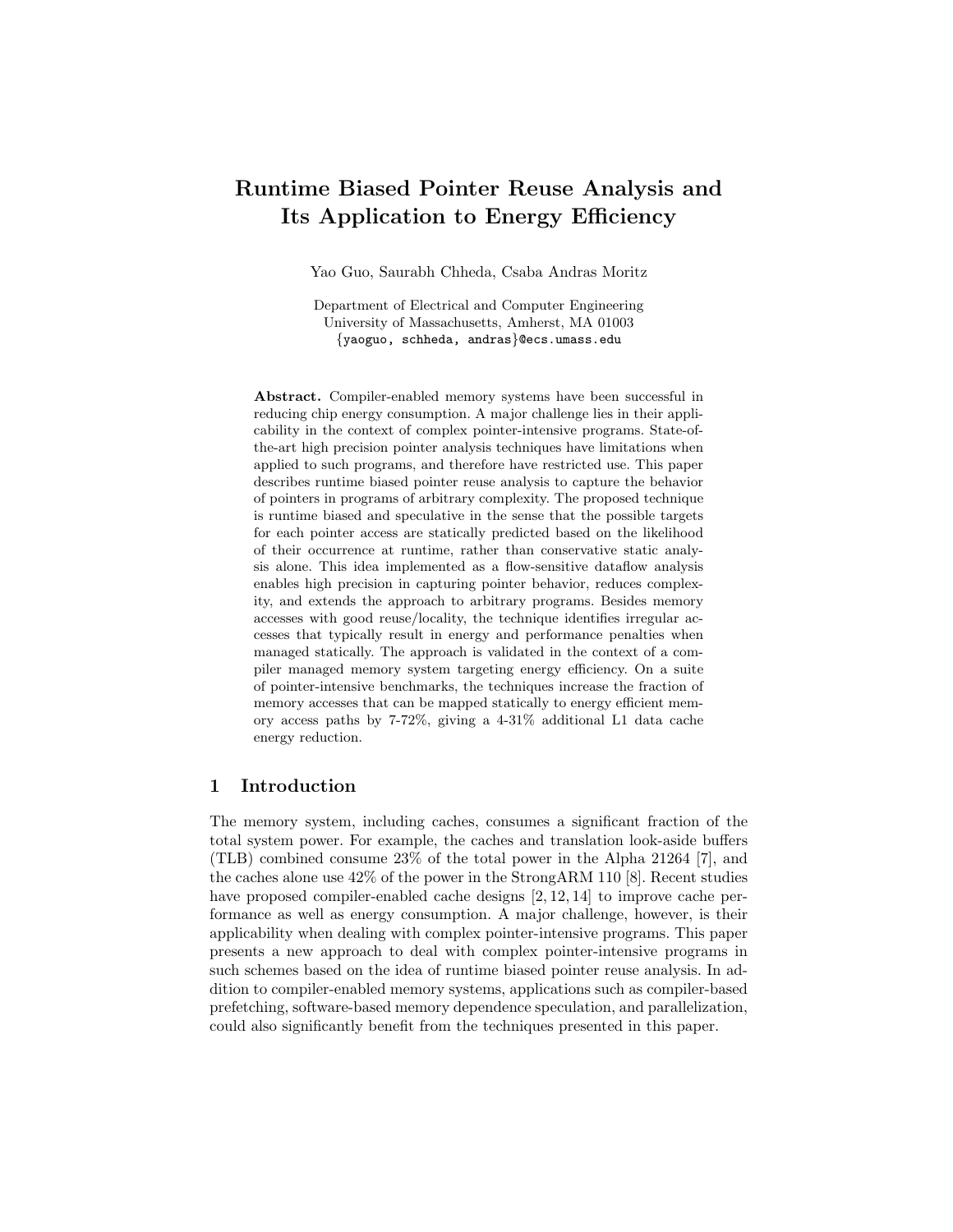Many researchers have focused on program locality/reuse analysis for arraybased memory accesses [9, 15, 16]. In general, array accesses are more regular than pointer-based memory accesses because arrays are normally accessed sequentially while pointers typically have more complicated behavior. Array based accesses are also relatively easy to deal with as type information is available to guide the analysis.

Intensive use of pointers makes however program analysis difficult since a pointer may point to different locations during execution time; the set of all locations a pointer can access at runtime is typically referred to as the location set. This difficulty is further accentuated in the context of large and/or complex programs. For example, more precise dataflow-based implementations of pointer analysis have limitations (e.g., often cannot complete analysis) when used for large programs or when special constructs such as pointer based calls, recursion, or library calls are found in the program. The less precise alias analysis techniques (e.g., those that are flow-insensitive) have lower complexities but don't provide precise enough static information about pointer location sets.

Our objective is to develop new techniques to capture pointer behavior that can be used to analyze complex applications with no restrictions, while providing good precision. The idea is to determine pointer behavior by capturing the frequent locations for each pointer rather than all the locations as conservative analysis would do. Predicted pointer reuse is therefore runtime biased and speculative in the sense that the possible targets for each pointer access are statically predicted/speculated based on the likelihood of their occurrence at run-time. The approach enables lower complexity and possibly higher precision analysis than traditional dataflow based approaches because locations predicted to be infrequently accessed are not considered as possible targets. The approach is applicable in all architecture optimizations that use some kind of compiler-exposed speculation hardware and when absolute correctness of static information leveraged is not necessary. This includes for example compiler managed energy-aware memory systems, compiler managed prefetching, and speculative parallelization and synchronization - these applications by their design would benefit from precise memory behavior information and would tolerate occasional incorrect static control information.

This paper shows the application of the proposed pointer techniques to an energy-efficient compiler-enabled memory management system published previously, called Cool-Mem [2]. The Cool-Mem architecture achieves energy reduction by implementing energy efficient statically managed access paths in addition to the conventional ones. The compiler decides which path is used based on static information extracted. For accesses that reuse the same cache line, cache mapping information is maintained to help eliminate redundancy in cache disambiguation. Whenever the compiler can correctly channel data memory accesses to the static access path, significant energy reduction is achieved; the statically managed access path does not need Tag access and associative lookup in RAM-Tag caches, and Tag access in CAM-Tag caches.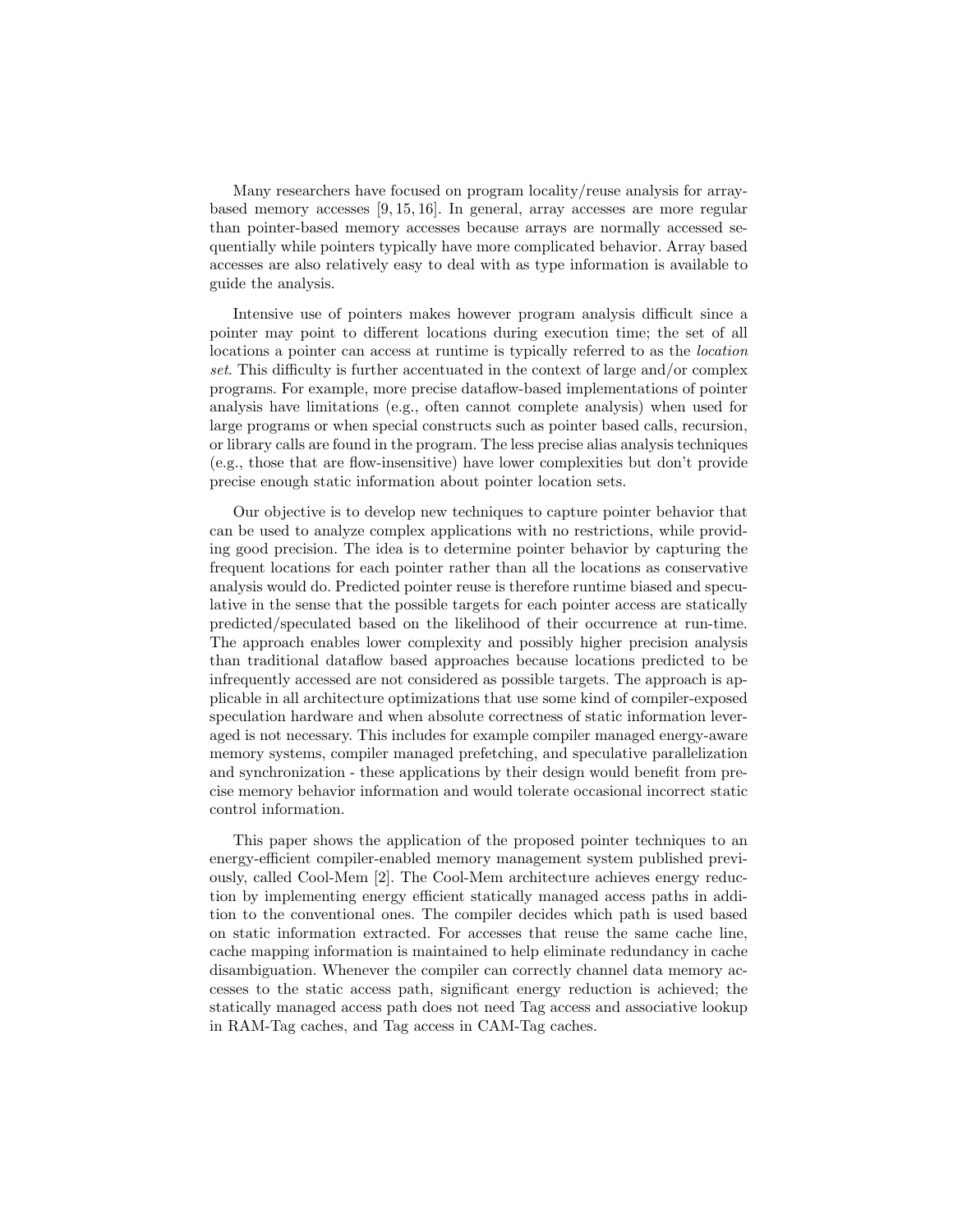We show that the Cool-Mem architecture, if extended with our techniques, is able to handle pointer based accesses and achieve up to 30% additional energy savings in the L1 data cache.

The rest of this paper is structured as follows. Section 2 presents the runtime biased compiler analysis techniques, including pointer analysis, distance analysis, and reuse analysis algorithms. Following this, Sect. 3 provides an overview of the compiler-enabled memory framework used for simulation and Sect. 4 shows the experimental framework. Finally, Sect. 5 gives the experimental results gathered through simulation, and we conclude with Sect. 6.

## 2 Compiler Analysis

The runtime biased (RB) pointer reuse analysis can be separated into a series of three steps: RB pointer analysis, RB distance analysis, and RB reuse analysis.

RB Pointer Analysis is first applied in order to gather basic pointer information needed to predict pointer access patterns. A flow-sensitive dataflow scheme is used in our implementation. Flow-sensitive analysis maintains high precision (i.e., the location set of each pointer access is determined in a flow-sensitive manner even if based on the same variable). Our analysis is guided by reevaluating, at each pointer dereference point, the (likely) runtime frequency of each location a pointer can point to. For example, possible locations that are from definitions in outer loop-nests are marked or not included when the pointer is dereferenced in inner loops and if at least one new location has been defined in the inner loop. Conventional analysis would not distinguish between these locations.

Precise conventional pointer analysis usually requires that the program includes all its source codes, for all the procedures, including static libraries. Otherwise, the analysis cannot be performed. Precise conventional pointer analysis is often used in program optimizations where conservative assumption must be made - any speculation could result in incorrect execution.

In contrast, our approach does not require the same type of strict correctness. If the behavior of a specific pointer cannot be inferred precisely, we can often speculate or just ignore its effect. For example, if a points-to relation (or location) cannot be inferred statically, we speculatively consider only the other locations gathered in the pointer's location set. We mark the location as undefined. When assigning location sets for the same pointer at a later point in the CFG, one could safely ignore/remove the undefined location in the set, if the probability of the pointer accessing that location, at the new program point, is low (e.g., less than 25% in our case).

The main steps of our RB pointer analysis algorithm are as follows: (1) build a control-flow graph (CFG) of the computation, (2) analyze each basic block in the CFG gradually building a PTG, (3) at the beginning of each basic block merge location set information from previous basic blocks, (4) mark locations in the location sets that are unlikely to occur at runtime, at the current program point, as less frequent, (5) mark undefined locations or point-to relations; (6)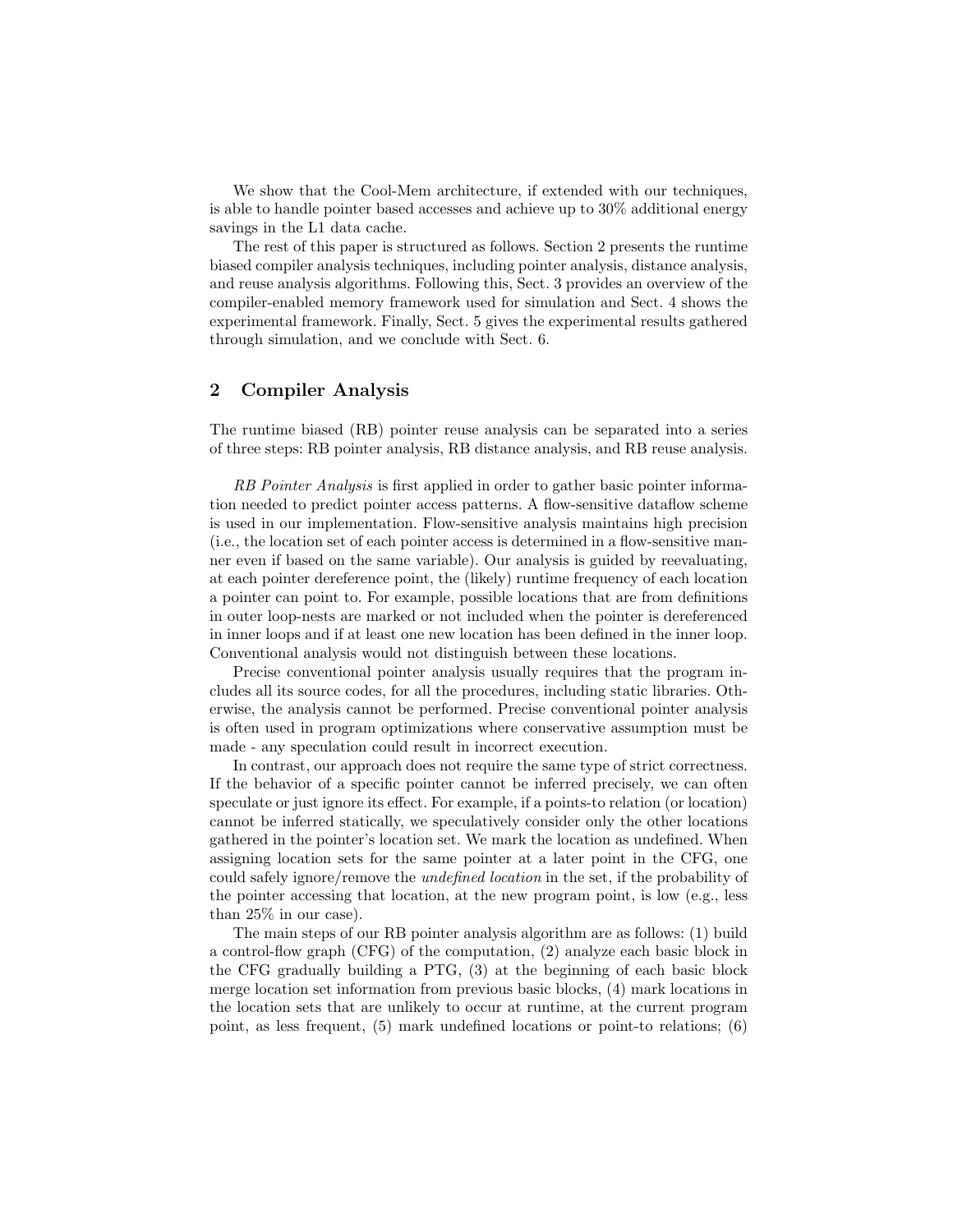

Fig. 1. Distance analysis examples: (a) static stride (b) variable stride

repeat steps 2-5 until the PTG graph does not change (i.e., full convergence is reached) or until the allowed number of iterations are reached.

Library calls that may modify pointer values and for which source codes are not available are currently speculatively ignored. If a pointer is passed in as an argument, its location set after the call-point in the caller procedure will be marked as speculative, signaling that the location set of the pointer might be incomplete after the call. In none of the programs we have analyzed we have found library modified pointer behavior to be a considerable factor in gathering precise pointer reuse information.

RB Distance Analysis gathers stride information for pointers changing across loop iterations. This stride information is used to predict pointer-based memory access patterns, and speculation is performed whenever the stride is not fixed. As strides could change in function of the paths taken in the Control-Flow Graph (CFG) of the loop body, only the most likely strides (based on static branch prediction) are considered.

In the example shown in Fig. 1(a), the value of pointer  $p$  changes after each iteration. In general, there are two ways to deal with this situation if implemented as part of pointer analysis. Each element in the array structure could be treated as a different location, or, another approach would be to treat the whole array arr as a single location. The former is too complicated for compiler analysis while the latter is not precise enough.

In our approach, as shown in Fig. 1(a), we first find the initial location for  $p$ . Then, when we find out that  $p$  is changing for each iteration, we calculate the distance (stride) between the current location and the location after modification. If the distance is constant, we will use both the initial location and distance to describe the behavior of the pointer.

Extracting stride information is not always easy. In Fig.  $1(a)$ , we can easily calculate that the stride for pointer  $p$  is 4 bytes. However, for the example in Fig. 1(b), the stride for pointer p is variable since we do not know what value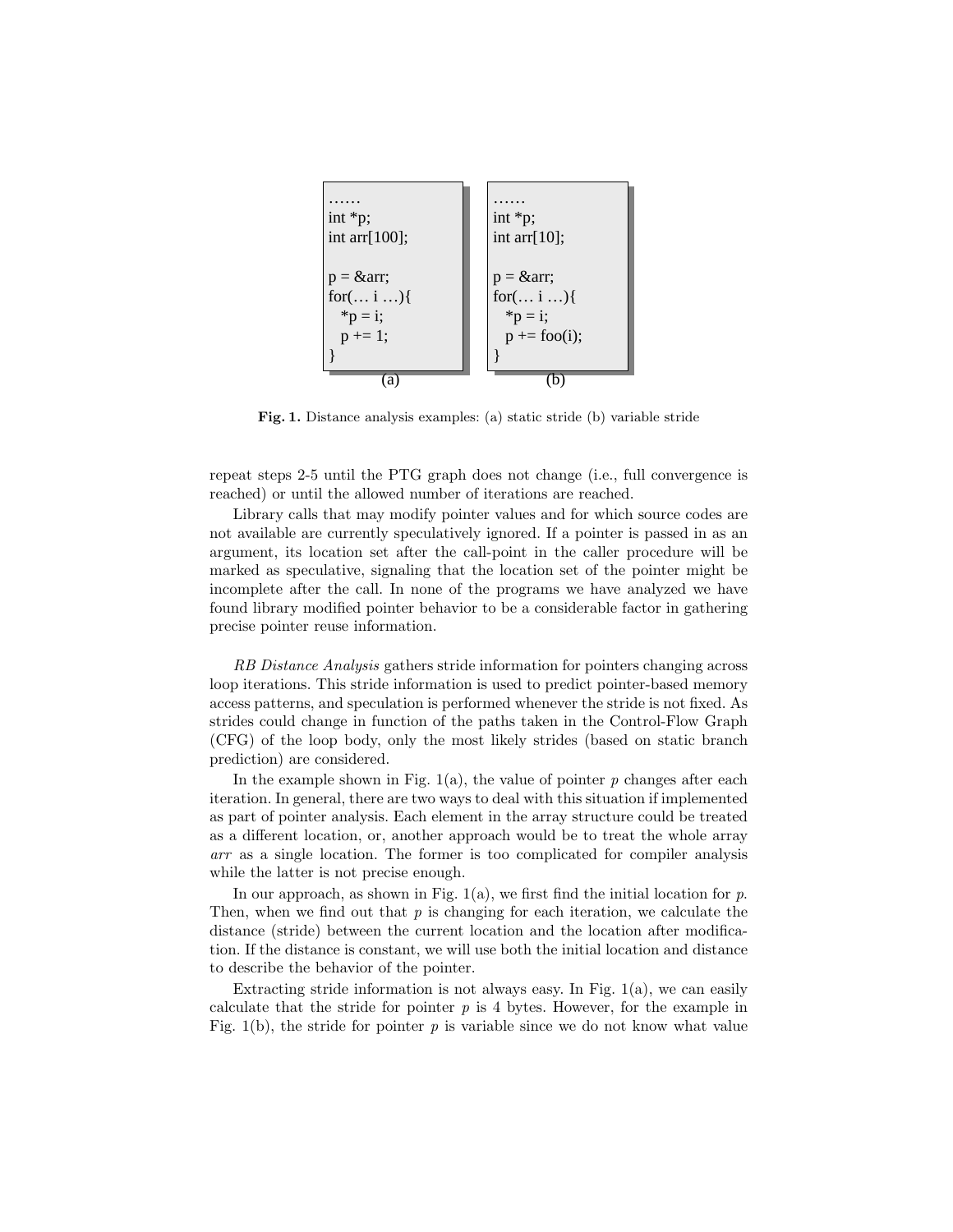procedure  $foo()$  will return. In this case, we can use speculation based on static information related to the location set to estimate the stride. For example, the information we do know is  $(1)$  p points to array arr and  $(2)$  the size of array arr is small. Based on this information, we can speculate that the stride of  $p$  is small although we do not know the exact number.

Another example of stride prediction, as also mentioned earlier, is ignoring strides that are less likely to occur at runtime based on static branch prediction. Clearly, depending on which path is executed at runtime the stride of a pointer might change across loop iterations, as not all the possible paths leading to that pointer access are equally likely to occur.

RB Reuse Analysis attempts to discover those pointer accesses that have reuse, i.e., refer to the same cache line. Reuse analysis uses the information provided by the previous analyses to decide whether two pointer accesses refer to the same cache line. Based on the reuse patterns, pointer accesses are partitioned into reuse equivalence classes. Pointers in each equivalence class have a high probability of referring to the same cache line during execution and will be mapped through the static access path in the Cool-Mem system.

Reuse analysis for array-based accesses has been studied and used in [9, 15, 16]. For pointer-intensive programs, we use a classification scheme similar to theirs, but we redefine it specifically in the context of pointer-based accesses.

- 1. Temporal Reuse: This is the case when a pointer is not changing during loop iterations. This is the simplest case for loop-based accesses.
- 2. Self-Spatial Reuse: If a pointer is changing using a constant stride and the stride is small enough, two or more consecutive accesses will refer to the same cache line.
- 3. Group-Spatial Reuse: A group of pointers can share the same cache line during each loop iteration even when they do not exhibit self-spatial reuse.
- 4. Simple-Spatial Reuse: This exists between two pointers that refer to the same cache line but do not belong to any loop. Simple-spatial reuse is added as a new reuse category because we find that this situation is important for pointer-based programs although it is not as important for array-based programs. The reason for this is that array structures are typically accessed using loops, while pointer-based data structures are often accessed using recursive functions.

Pointer-based memory accesses are partitioned into different reuse equivalence classes based on the reuse classification and strides. A reuse equivalence relation exists between two memory accesses if one of the above mentioned reuse relations exists between them. Intuitively, each reuse equivalence class contains those pointer accesses that have a good chance to access the same cache line.

Once we have the reuse equivalence classes, we use a reuse probability threshold to decide which of the equivalence classes will likely have high cache line reuse. All the accesses assigned to an equivalence class with a reuse probability smaller than this threshold or not assigned to a class, will be regarded as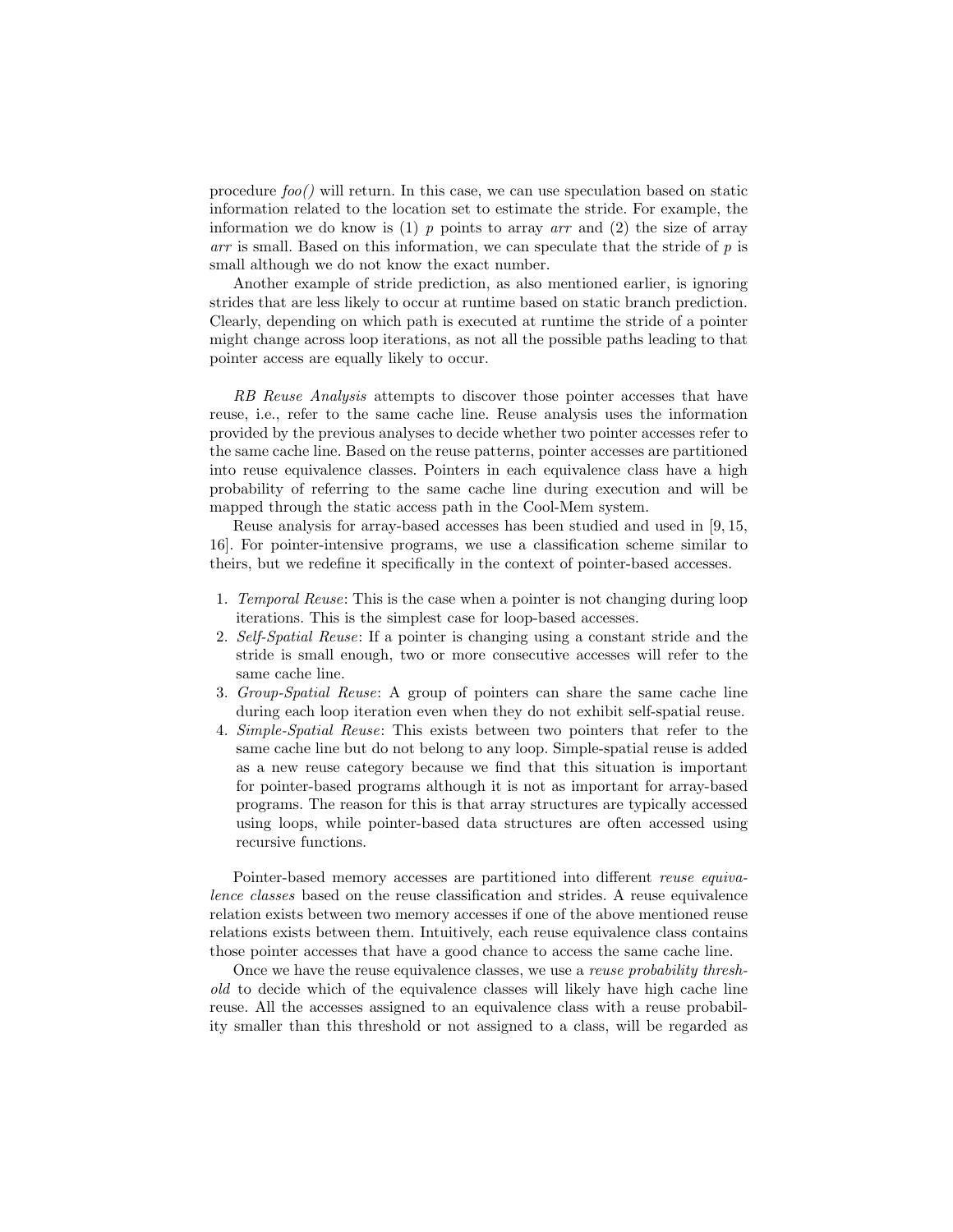irregular. In our experiments, we choose the reuse threshold such that the statically estimated reuse misprediction rate is predicted to be smaller than 33% (the overall misprediction rate could be much lower depending on the mixture of equivalence classes, but could also be larger due to the speculative nature of the information this analysis is based on).

After RB reuse analysis, all the accesses which fall into one of the four reuse categories are regarded as having good reuse possibility. Pointer accesses which have bad locality and small reuse chances are identified as irregular accesses.

# 3 Application: Compiler-Managed Memory Systems

The results of run-time biased reuse analysis can be applied to general-purpose compiler-enabled cache management systems. In this paper, we replicated a compiler-enabled energy efficient cache management framework, Cool-Mem [2], and extended it by incorporating our pointer reuse analysis techniques. We will give a simple introduction of Cool-Mem architecture in this section, detail information about Cool-Mem can be found in [2].

#### 3.1 Cool-Mem Memory System

Figure 2 presents an overview of the Cool-Mem memory system, with integrated static and dynamic access paths. Cool-Mem extends the conventional associative cache lookup mechanism with simpler, direct addressing modes, in a virtually tagged and indexed cache organization. This direct addressing mechanism eliminates the associative tag-checks and data-array accesses. The compiler-managed speculative direct addressing mechanisms uses the hotline registers. Static mispredictions are directed to the CAM based Tag-Cache, a structure storing cache line addresses for the most recently accessed cache lines. Tag-Cache hits also directly address the cache, and the conventional associative lookup mechanism is used only on Tag-Cache misses.

The conventional associative lookup approach requires 4 parallel tag-checks and data-array accesses(in a 4-way cache). Depending on the matching tag, one of the 4 cache lines is selected and the rest discarded. Now for sequences of accesses mapping to the same cache line, the conventional mechanism is highly redundant: the same cache line and tag match on each access. Cool-Mem reduces this redundancy by identifying at compile-time, access likely to lie in the same cache line, and mapping them speculatively through one of the hotline registers  $(\text{step 1 in Fig. 2}).$ 

Different hotline compiler techniques are used to predict which cache accesses are put into which hotline registers. A simple run-time comparison (step 2) reveals if the static prediction is correct. The cache is directly accessed on correct prediction (step 3), and the hotline register updated with the new information on mis-predictions.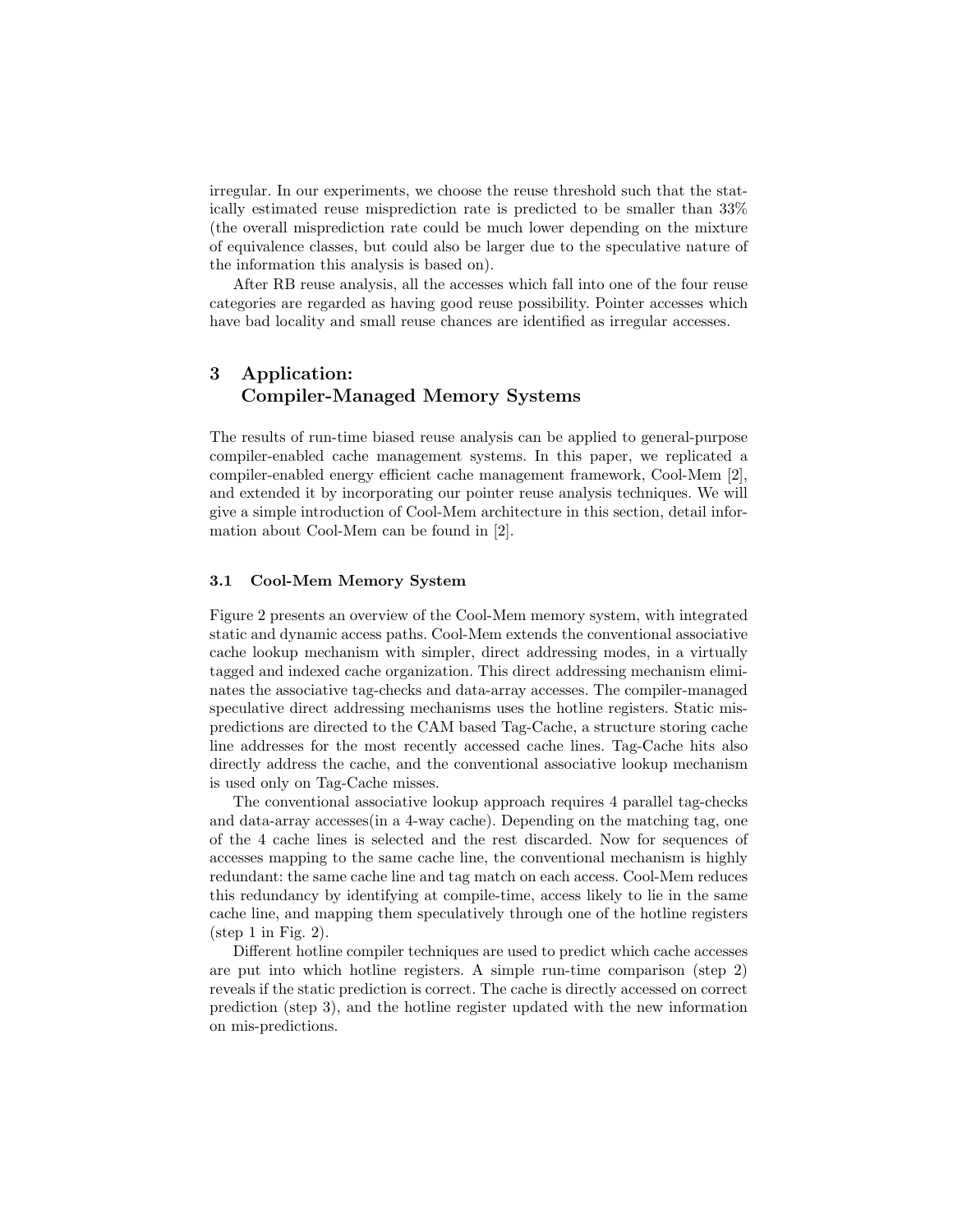

Fig. 2. Cool-Mem Architecture

Another energy-efficient cache access path in Cool-Mem is the CAM-based Tag-Cache. It is used both for static mis-prediction (hotline misses) and accesses not mapped through the hotline registers, i.e. dynamic accesses (step 4). Hence it serves the dual-role of complementing the compiler-mapped static accesses by storing cache-line addresses recently replaced from the hotline registers, and also saving cache energy for dynamic accesses; the cache is directly accessed on Tag-Cache hits(step 3).

Although the Tag-Cache access is very quick, we assume that the Tag-Cache, accessed on hotline misses, require another cycle, with an overall latency similar to a regular cache access. A miss in the Tag-Cache implies that we fall back to the conventional associative lookup mechanism with and additional cycle performance overhead (step 5). The Tag-Cache is also updated with new information on misses. As seen in Fig. 2, each Tag-Cache entry is exactly the same as a hotline register, and performs the same functions, but dynamically.

#### 3.2 Cool-Mem Compiler

Cool-Mem compiler is responsible for identifying groups of accesses likely to map to the same cache-line, and mapping them through one of the hotline registers. Hotline passes are implemented in two different compiler techniques: (1) Optimistic Hotlines, where the compiler tries to map all accesses through the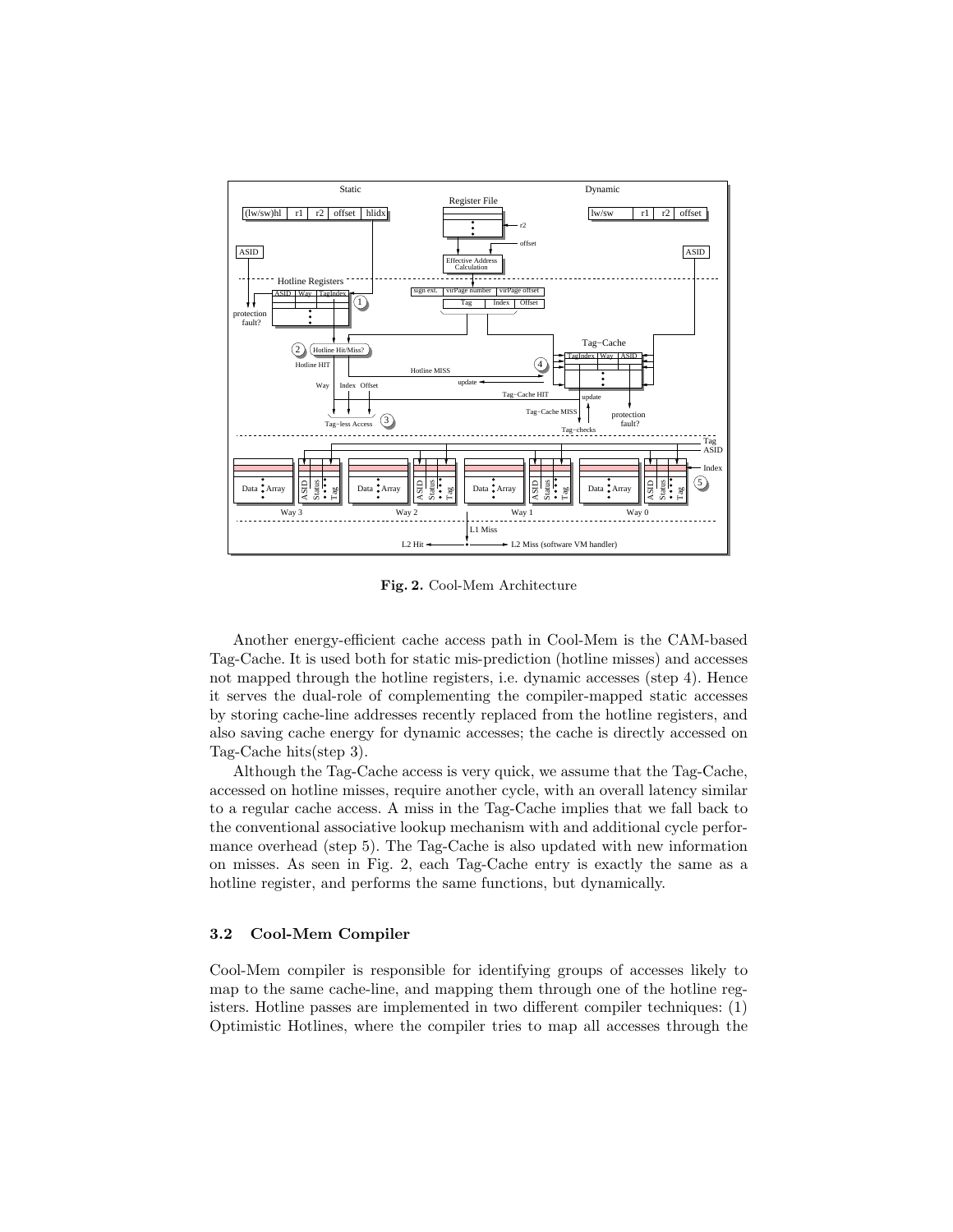hotline registers, and (2) Conservative Hotlines, which maps a subset of the accesses that are more regular in nature and as a result, are likely to cause fewer mis-predictions. The description of both algorithms can be found in [2].

Both the optimistic and conservative hotline approaches are not dealing with pointer variables, because pointer information is unknown without pointer alias analysis or points-to analysis. Runtime biased pointer reuse analysis results can be applied easily in the context of the Cool-Mem architecture. Simply, pointer accesses in reuse equivalence classes with reuse attributes larger than the reuse threshold are mapped to static energy-saving cache access paths. At the same time, irregular pointers identified during reuse analysis will be directed to regular cache access paths to avoid energy and performance penalties.

## 4 Experimental Framework

The SUIF [13]/Machsuif [11] suite is used as our compiler infrastructure. RB pointer and distance analysis is implemented as a SUIF pass which analyzes an intermediate SUIF file and then writes the pointer and stride information back as annotations. RB reuse analysis runs after the pointer analysis pass and writes reuse equivalence class information to the SUIF intermediate file.

The source files are first compiled into SUIF code and merged into one file. All high-level compiler analysis passes, including the pointer and reuse analysis passes, operate at this stage. The annotations from SUIF files are propagated to an Alpha binary file through the intermediate stages. We use the SimpleScalar [5] simulator with Wattch [4] extensions for collecting performance and energy numbers. This simulator, capable of running statically linked alpha binaries, has been modified to accommodate the Cool-Mem architecture.

We assume a 4-way in-order Alpha ISA compatible processor and 64 Kbyte 4way set-associative L1 caches, 0.18 micron technology, and 2.0V  $V_{dd}$ . We account for all the introduced overheads and static mispredictions in the architecture as described in [2].

We simulated a number of benchmarks during the selection process, including SPEC 2000 [1], Olden pointer-intensive benchmark suite [10] and several benchmarks used previously by the pointer analysis community [3, 6]. We chose seven benchmarks (shown in Table 1) which contain at least 25% of pointer accesses at runtime.

#### 5 Results

In this section, we show experimental results for the above benchmarks, including benchmark statistics as well as energy saving results collected using Wattch.

#### 5.1 Regular vs. Irregular Pointers

Identifying those pointers which do not have good locality is important because they normally result in energy and performance penalties when managed statically. Figure 3(a) shows the percentage of irregular pointers found during static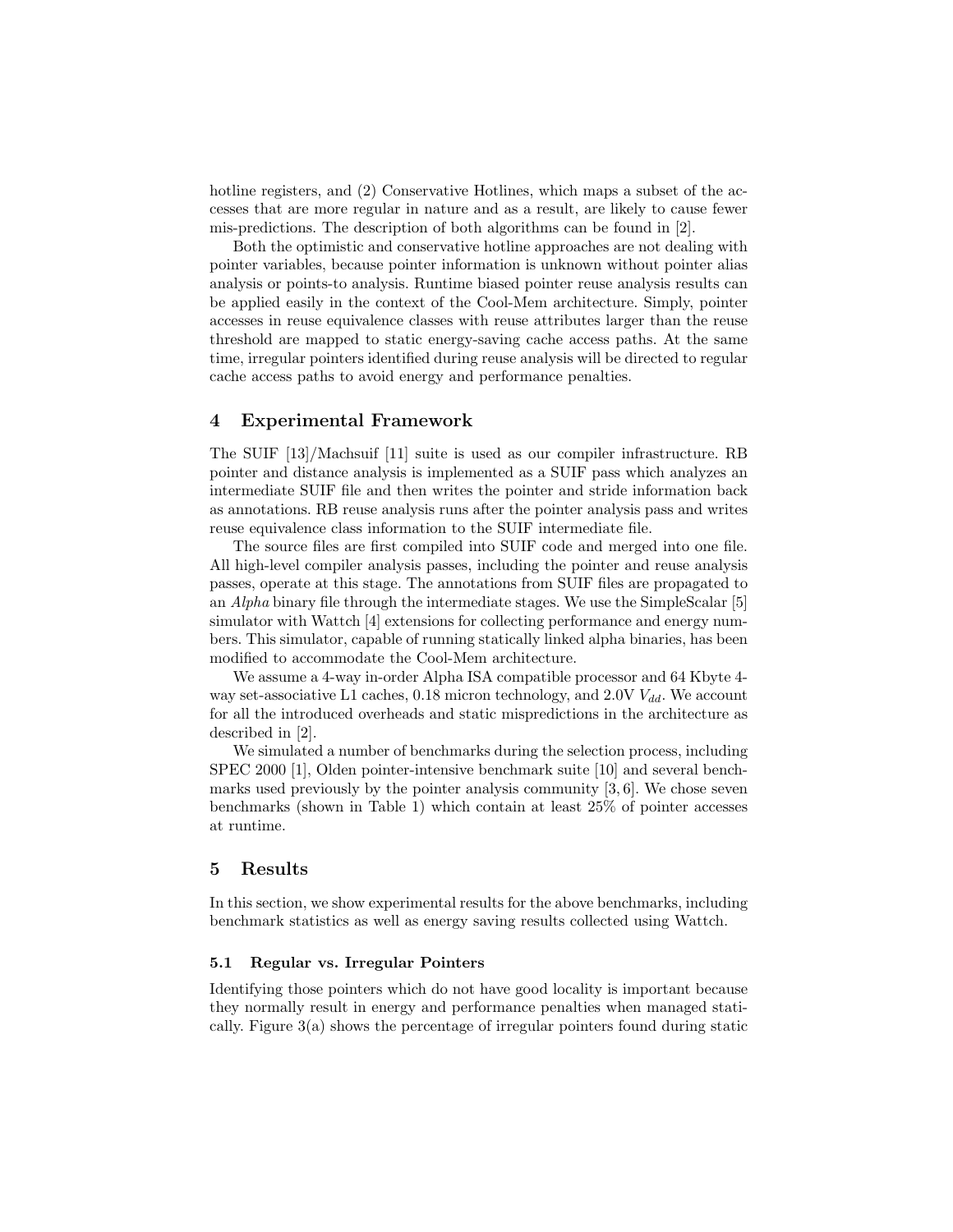| Benchmark Source            |        | Description                         |
|-----------------------------|--------|-------------------------------------|
| backprop                    | Austin | Neural network training             |
| $\rm  em3d$                 | Olden  | Elect. magn. wave propag.           |
| lft.                        | Austin | Minimum spanning tree               |
| $\rm ks$                    | Austin | <b>Graph Partition</b>              |
| $ 08 \text{.} \text{main} $ | McGill | Polygon rotation                    |
| mcf                         |        | SPEC2000 Combinatorial optimization |
| $09$ .vor                   | McGill | Voronoi diagrams                    |

Table 1. Benchmarks used in simulation results.



Fig. 3. Regular versus irregular pointers: (a) runtime percentage of statically determined regular and irregular pointers; (b) Static misprediction rates of pointer accesses when mapped to Cool-Mem's static cache access path. Misprediction occurs when a pointer that is predicted to have high reuse statically will not access the predicted cache line at runtime.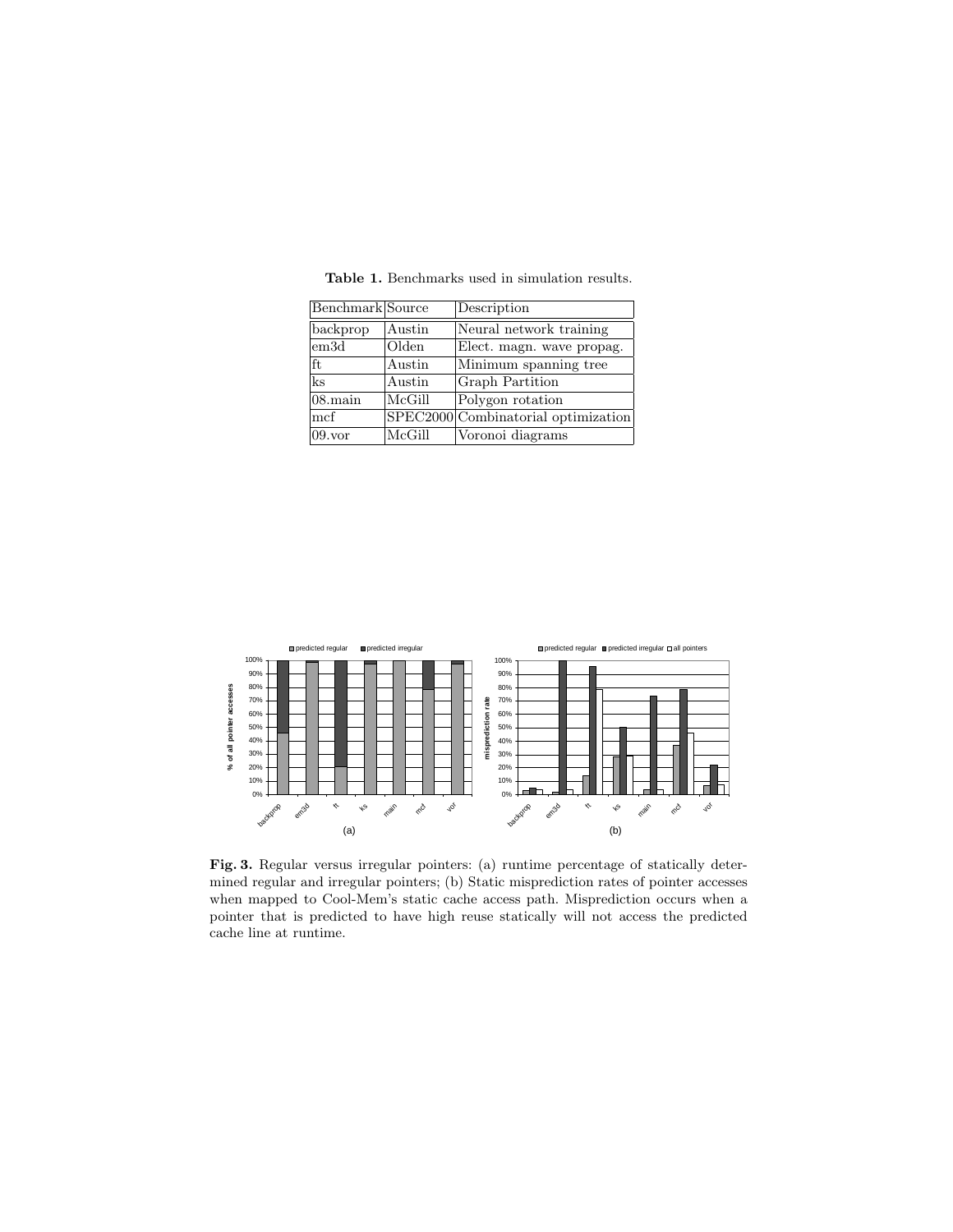

Fig. 4. Normalized L1 D-cache energy consumption.

compiler analysis. Different programs have a different portion of irregular pointers. In some of them, such as main and em3d, up to 99% of all the pointers are predicted as regular. Other programs like ft have almost 80% irregular accesses. Figure 3(b) shows the misprediction rate of the pointers predicted when mapped to the static cache access path. The misprediction rate refers to the accesses that do not point to the cache line predicted. Note that the misprediction rate for irregular pointers is very high for most of the programs. It is at least twice the misprediction rate of those pointers we identified as regular pointers. The only exception is backprop, which operates on a relatively small data structure, such that all the pointer accesses have very good locality. However, we can see that the misprediction rate for irregular pointers in backprop is still much higher than those of regular pointers.

We also show the misprediction rate for the case when all the pointer accesses are mapped through the static path. Note that the misprediction rate is significantly reduced by removing the irregular pointer accesses. For em3d, the overall misprediction rate is reduced by almost 50% while identifying only 1.7% of all the pointer accesses as irregular. We also identified almost 80% of all pointers as irregular in  $ft$ , which have a misprediction rate greater than  $95\%$ .

#### 5.2 Energy Savings

Figure 4 shows the energy consumption results which are normalized to the unoptimized hardware baseline architecture. The baseline energy number, which is shown as 100%, is the first bar. The second bar shows the normalized energy consumption by applying the published Cool-Mem techniques without mapping the pointer-based accesses through the statically managed cache access path. Finally, the energy consumption number, which uses the results of our reuse analysis for pointer-based accesses, is shown last. Compared to the optimization which maps only array-based accesses,  $4\%$  to  $31\%$  extra energy reduction is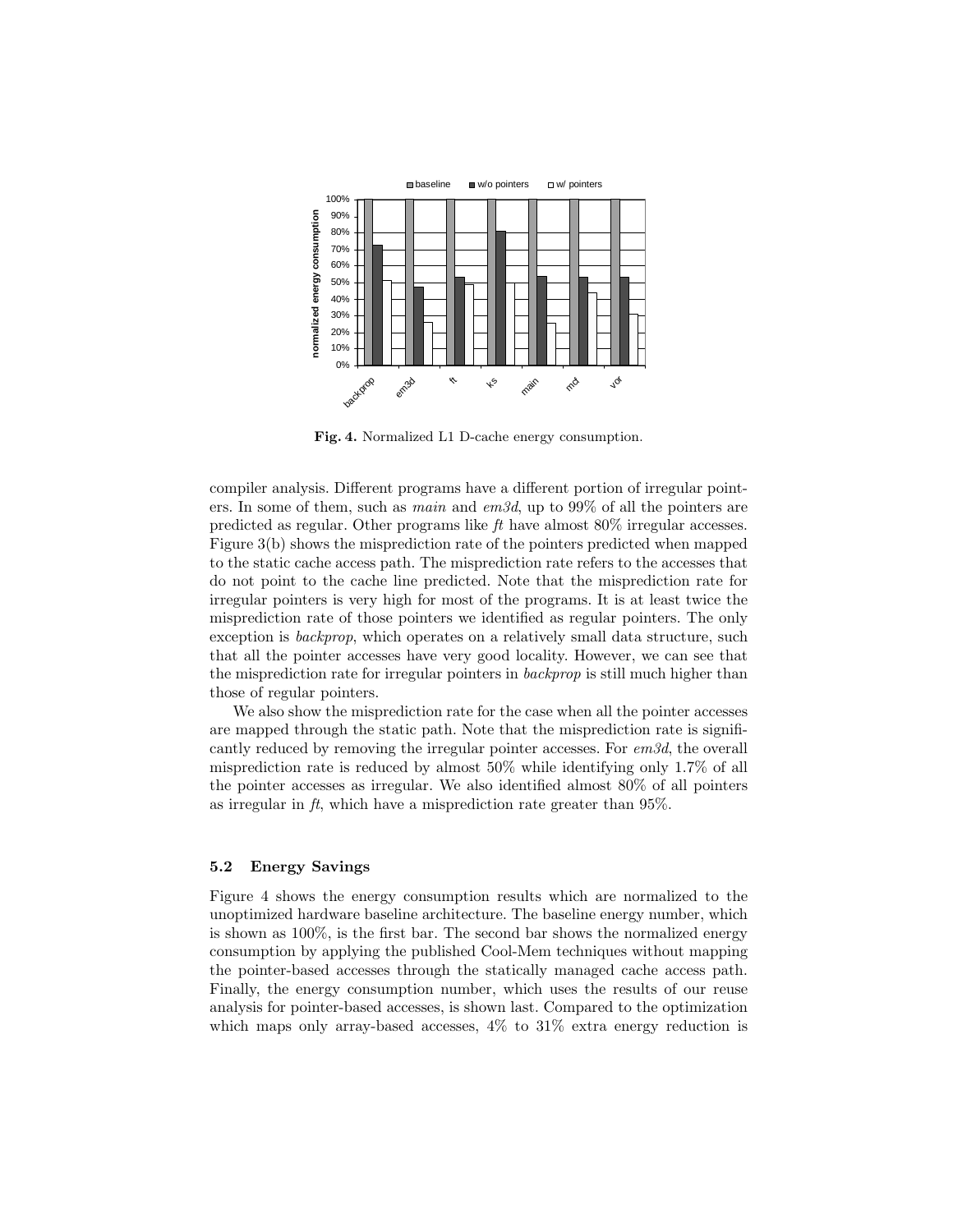achieved on the L1 data cache energy consumption by mapping the pointer-based memory accesses that are statically predicted as regular through the statically managed cache access path.

### 6 Conclusion

Compiler-enabled cache management for pointer-intensive programs is difficult because pointer analysis is difficult and sometimes even impossible for large or complex programs. By applying the runtime biased pointer analysis techniques, we can always complete analysis for any pointer-intensive program without any constraints. The techniques proposed increase the fraction of memory accesses that can be mapped statically to energy efficient cache access paths by 7-72%, giving a 4-31% additional cache energy reduction in the L1 data cache.

Our future work includes further investigation experiments on the runtime biased pointer analysis approach and applying the analysis to other compilerenabled techniques such as compiler-directed prefetching on pointer-intensive codes.

## References

- 1. The standard performance evaluation corporation, 2000. http://www.spec.org.
- 2. R. Ashok, S. Chheda, and C. A. Moritz. Cool-mem: Combining statically speculative memory accessing with selective address translation for energy efficiency. In ASPLOS, 2002.
- 3. T. Austin. Pointer-intensive benchmark suite, version 1.1, 1995. http://www.cs.wisc.edu/˜austin/ptr-dist.html.
- 4. D. Brooks, V. Tiwari, and M. Martonosi. Wattch: A framework for architecturallevel power analysis and optimizations. In Proceedings of the 27th Annual International Symposium on Computer Architecture, pages 83–94, Vancouver, British Columbia, June 12–14, 2000. IEEE Computer Society and ACM SIGARCH.
- 5. D. C. Burger and T. M. Austin. The simplescalar tool set, version 2.0. Technical Report CS-TR-1997-1342, University of Wisconsin, Madison, June 1997.
- 6. M. Emami, R. Ghiya, and L. J. Hendren. Context-sensitive interprocedural pointsto analysis in the presence of function pointers. In SIGPLAN Conference on Programming Language Design and Implementation, pages 242–256, 1994.
- 7. M. K. Gowan, L. L. Biro, and D. B. Jackson. Power considerations in the design of the alpha 21264 microprocessor. In Proceedings of the 1998 Conference on Design Automation (DAC-98), pages 726–731, Los Alamitos, CA, June 15–19 1998. ACM/IEEE.
- 8. J. Montanaro, R. T. Witek, K. Anne, A. J. Black, E. M. Cooper, D. W. Dobberpuhl, P. M. Donahue, J. Eno, G. W. Hoeppner, D. Kruckemyer, T. H. Lee, P. C. M. Lin, L. Madden, D. Murray, M. H. Pearce, S. Santhanam, K. J. Snyder, R. Stephany, and S. C. Thierauf. A 160-MHz, 32-b, 0.5-W CMOS RISC microprocessor. Digital Technical Journal of Digital Equipment Corporation, 9(1), 1997.
- 9. T. Mowry. Tolerating Latency Through Software Controlled Data Prefetching. PhD thesis, Dept. of Computer Science, Stanford University, Mar. 1994.